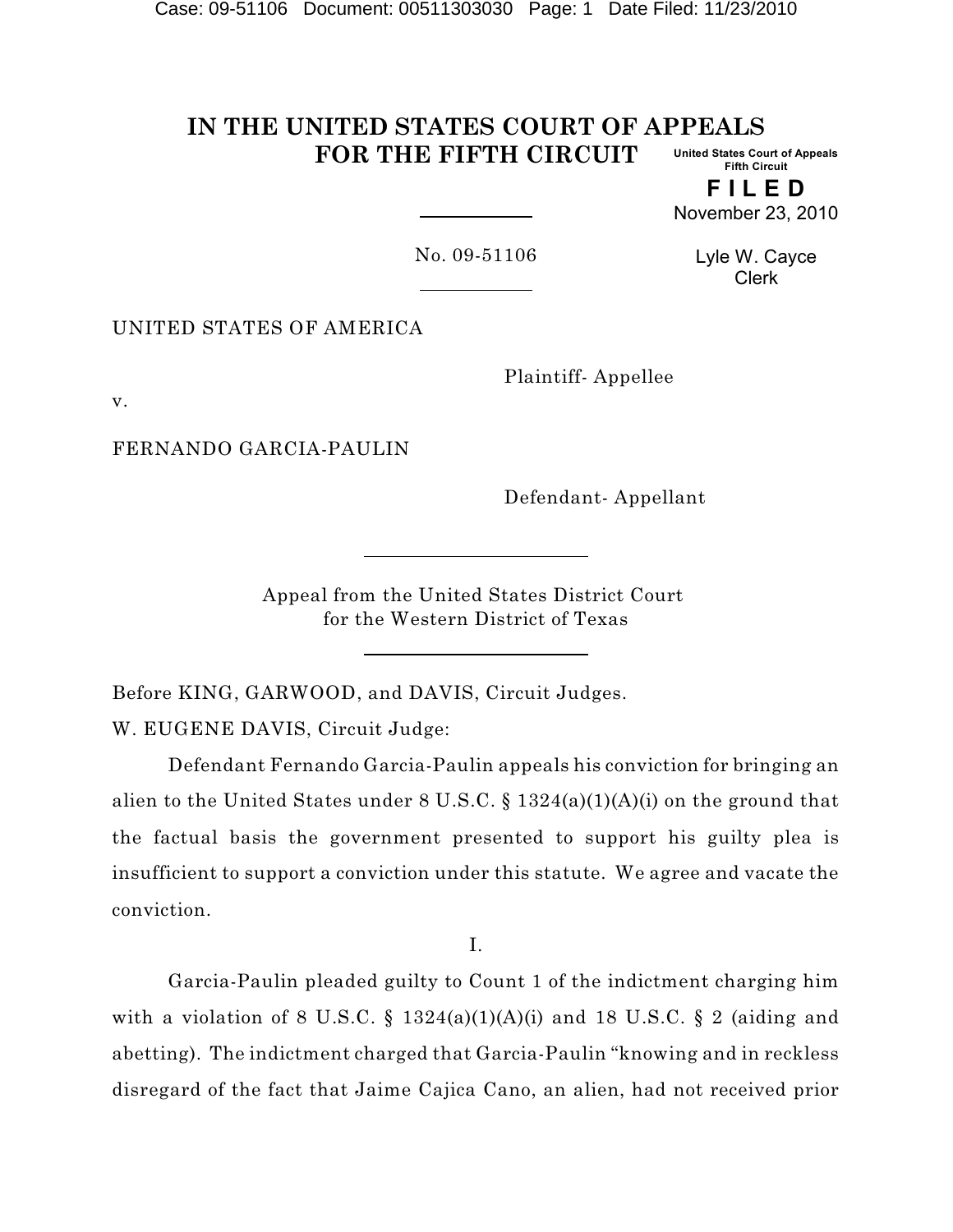official authorization to come to, to enter, or to reside in the United States, did bring or attempt to bring said alien to the United States and upon arrival said alien was not immediately brought and presented to an appropriate immigration officer at a designated port of entry." The indictment also charged that Garcia-Paulin "and others did aid and abet one another in said violation of law" and that the "offense was committed for the purpose of commercial advantage and private financial gain."

The factual basis accompanying Garcia-Paulin's plea agreement stated as follows:

Jamie Cajica-Cano, a citizen and national of Mexico, contacted the defendant because he, Cajica-Cano, heard the defendant could obtain legal documents to work in the United States. The defendant, and others, aiding and abetting one another, did assure Cajica-Cano, that they could obtain legal documentation for Cajica-Cano to enter the United States and work. The defendant obtained a valid Mexican passport from Cajica-Cano and returned it to Cajica-Cano with a fraudulent I-551 ADIT stamp placed in the passport. In exchange, Cajica-Cano paid the defendant \$15,000 Mexican pesos.

A valid I-551 ADIT stamp would have permitted Cajica-Cano to enter the United States for limited purposes, but the fraudulent stamp did not give Cajica-Cano any right to be in or to remain in the United States. The defendant knew the I-551 ADIT stamp was fraudulent and invalid when he provided it to Cajica-Cano. Nevertheless, the defendant told Cajica-Cano the stamp would permit him, Cajica-Cano, to work in the United States, but would [sic] he must cross illegally, as the stamp would not permit entry at the port of entry.

Cajica-Cano crossed into the United States illegally near Presidio, Texas, in the Western District of Texas, as instructed by defendant, where he met his girlfriend. Cajica-Cano and his girlfriend then proceeded north on Highway 67 to the Border Patrol checkpoint south of Marfa, Texas. When questioned by Border Patrol agents as to his right to be in the United States, Cajica-Cano, presented his passport with the false stamp. When confronted with the fact his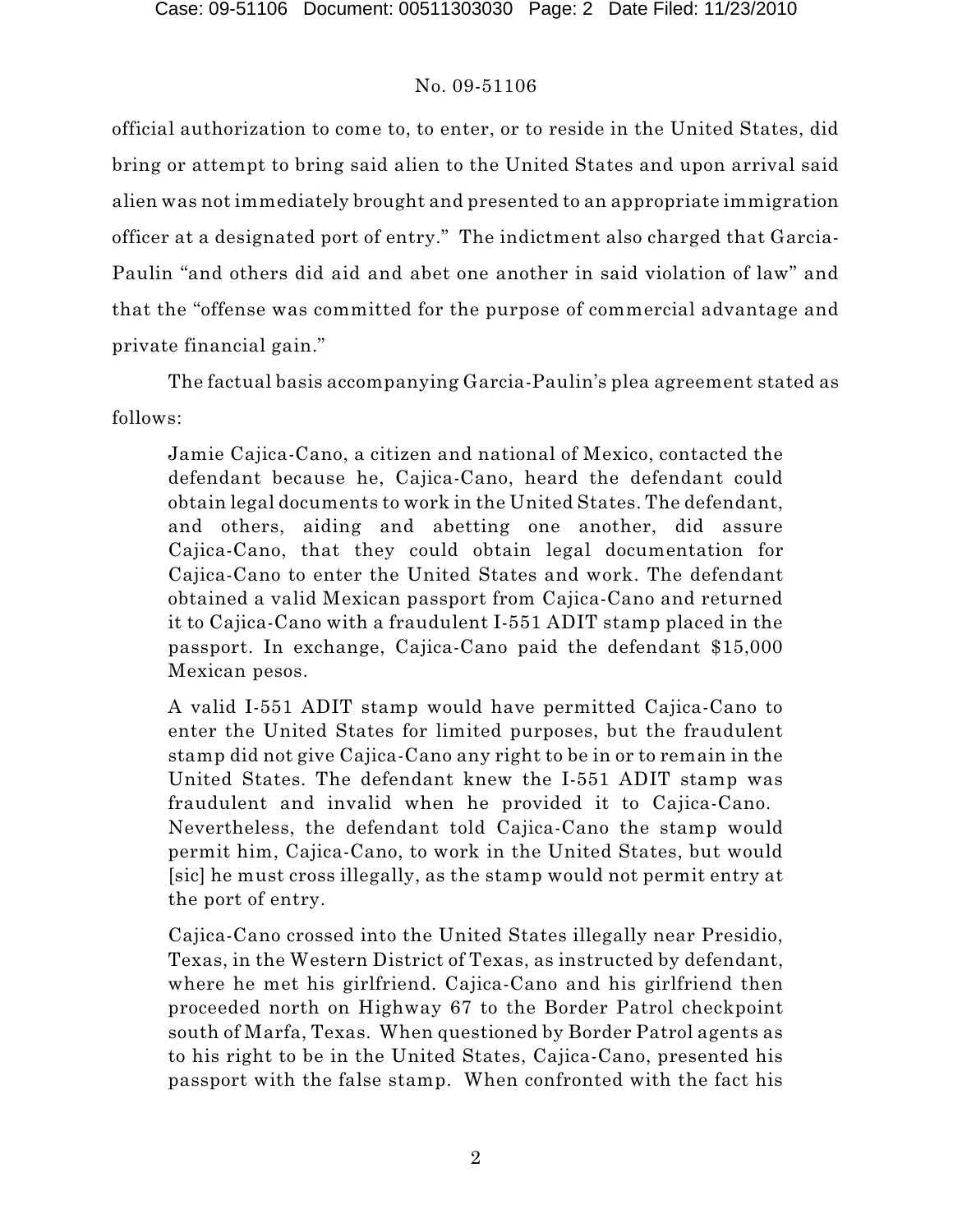stamp was fraudulent, Cajica-Cano identified the defendant from a photo lineup as the person who sold him the stamp.

The defendant crossed into the United States on March 24, 2009, where he was arrested by immigration and customs enforcement agents pursuant to a warrant. The defendant was advised of his rights, which he freely and intelligently waived. The defendant admitted that he and others, aiding and abetting one another, did bring and attempt to bring aliens into the United States, knowing the aliens did not have permission to enter or reside in the United States. The defendant admitted to procuring false I-551 stamps for aliens to use to enter into the United States, knowing the stamps were fraudulent and invalid. The defendant did so for private financial gain. One of the aliens who paid defendant for the false stamp on his passport was Cajica-Cano.

The defendant admits, that he and others, aiding and abetting one another, knowing that Cajica-Cano had not received authorization to enter the United States, did bring or attempt to bring the Cajico-Cano [sic], an alien to the United States, by providing a false immigration stamp to Cajica-Cano's passport. The defendant instructed Cajico-Cano [sic] to avoid inspection when he entered the United States by immigration officers. The offense was committed for financial gain.

Garcia-Paulin acknowledged that he had gone over this document with his attorney and that the facts were correct and supported his plea of guilty to count one.

The district court found Garcia-Paulin guilty based on his plea. Garcia-Paulin then appealed his conviction. 1

<sup>&</sup>lt;sup>1</sup> The district court entered final judgment on September 30, 2009. Garcia-Paulin filed a pro se letter dated November 3, 2009, requesting the appointment of counsel to file an appeal, and the letter was filed into the record on November 5, 2009. The district court considered the letter as a notice of appeal and granted Garcia-Paulin's request for appointment of counsel. The period for filing a timely notice of appeal elapsed on October 14, 2009. See Fed. R. App. P.  $4(b)(1)(A)$ . The district court may extend the time for filing a notice of appeal by an additional 30 days if "excusable neglect" or "good cause" is found. See Fed. R. App. P. 4(b)(4). A district court's grant of a motion to appoint counsel constitutes an implied finding of excusable neglect when an untimely notice of appeal has been filed. See *United States v. Lister*, 53 F.3d 66, 68 (5th Cir. 1995); see also *United States v. Quimby*, 636 F.2d 86, 89 (5th Cir. 1981)(ruling on motion to appoint counsel and grant of leave to appeal in forma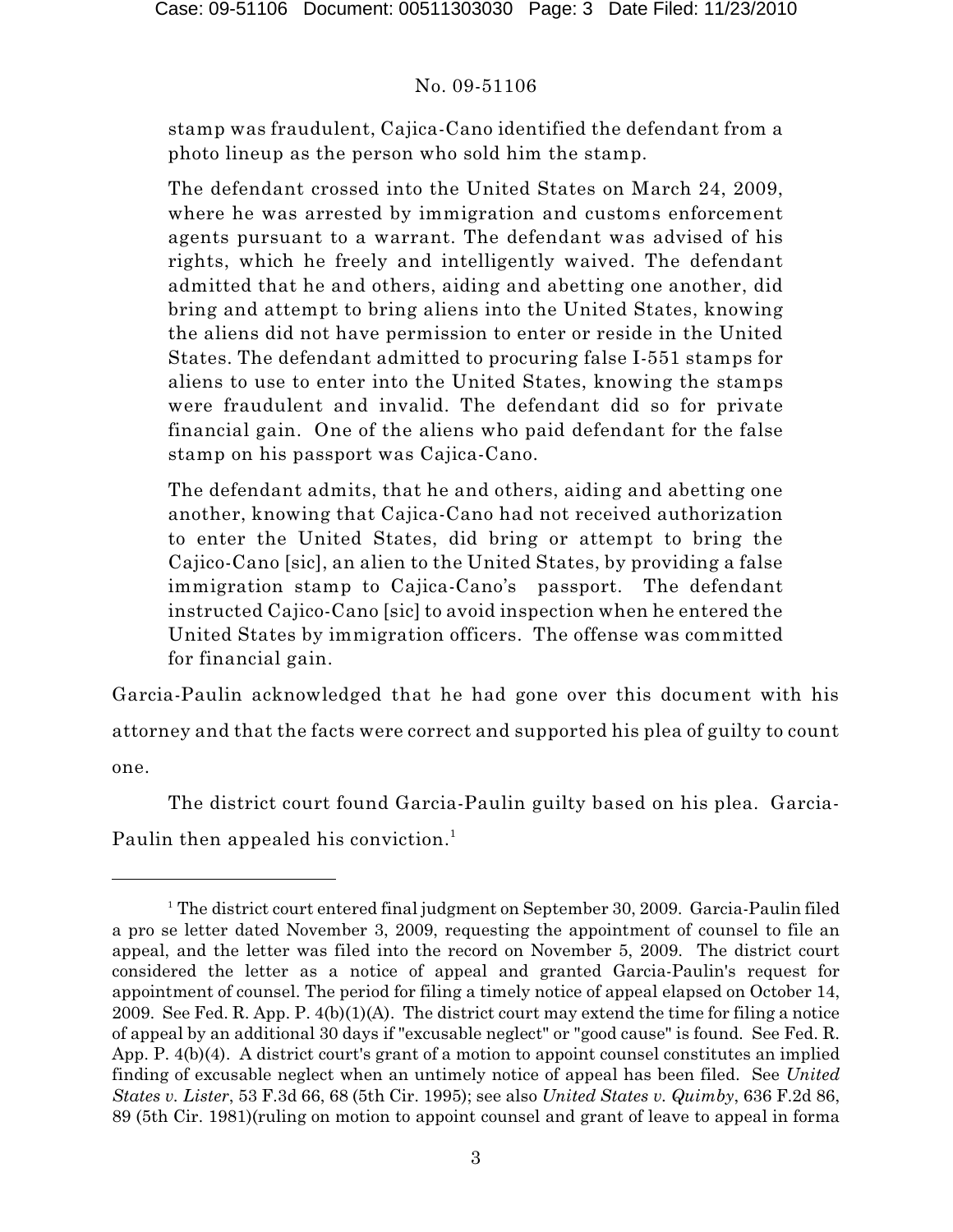#### II.

We review guilty pleas for compliance with Rule 11. *United States v. Castro-Trevino*, 464 F.3d 536, 540 (5th Cir. 2006). Under Rule 11(b)(3), the district court must, before entering judgment on a guilty plea, satisfy itself that there is a factual basis for the plea. *Id.* This examination of the relation between the acts the defendant admits and the law is "designed to 'protect a defendant who is in the position of pleading voluntarily with an understanding of the nature of the charge but without realizing that his conduct does not actually fall within the charge.'" *McCarthy v. United States*, 394 U.S. 459, 89 S.Ct. 1166, 1171 (1969)(quoting Fed. R. Crim.P. 11, Notes of Advisory Committee on Criminal Rules).

A district court's acceptance of a guilty plea is a factual finding which is generally reviewed under the clearly erroneous standard. However, Garcia-Paulin concedes that because he is questioning the sufficiency of the factual basis for his guilty plea for the first time on appeal, review is for plain error. *United States v. Angeles-Mascote*, 206 F.3d 529, 530 (5th Cir. 2000). Under plain error review, Garcia-Paulin must show that "(1) there is an error; (2) the error is clear and obvious; and (3) the error affects his substantial rights." *Castro-Trevino*, 464 F.3d at 541. Relief for plain error is tied to a prejudicial effect. Even when plain error is established, we will not vacate the judgment unless the error "seriously affects the fairness, integrity, or public reputation of the proceedings." Id. To show prejudice, Garcia-Paulin "must show a reasonably probability that, but for the error, he would not have entered the plea." *Id*.,

pauperis constituted finding of excusable neglect). Thus, the district court's order appointing appellate counsel for Garcia-Paulin amounted to a finding of excusable neglect, and the notice of appeal was timely filed.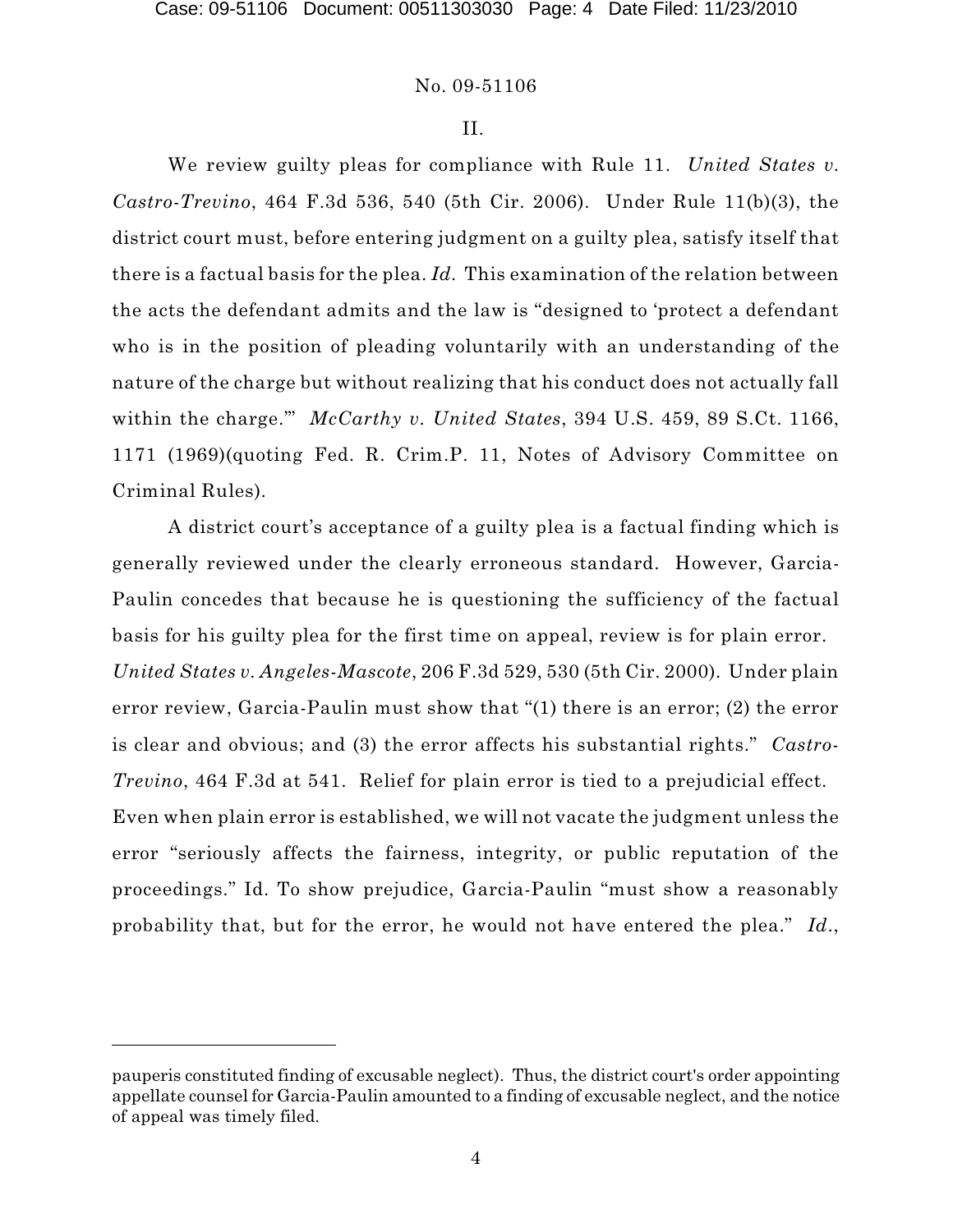quoting *United States v. Dominguez Benitez*, 542 U.S. 74, 83 (2004)(which modified *Angeles-Mascote's* plain error analysis). 2

# III.

Garcia-Paulin argues that the facts presented in his factual basis are insufficient to support a conviction for the offense of bringing an alien into the United States under  $\S 1324(a)(1)(A)(i)$ . In determining the adequacy of a factual basis, the trial court must compare "(1) the conduct to which the defendant admits with (2) the elements of the offense charged in the indictment or information." *United States v. Marek*, 238 F.3d 310, 315 (5th Cir.2001) (en banc). In reviewing for plain error, this court must determine the elements of the crime and compare each element to the facts admitted by Garcia-Paulin in the factual basis to determine if there was error. *Id*.

The statute in question provides for a criminal penalty of not more than 10 years for:

Any person who--

(i) knowing that a person is an alien, brings to or attempts to bring to the United States in any manner whatsoever such person at a place other than a designated port of entry or place other than as designated by the Commissioner, regardless of whether such alien has received prior official authorization to come to, enter, or reside in the United States and regardless of any future official action which may be taken with respect to such alien.

*See* § 1324(a)(1)(A)(i), (B)(i). If guilty of aiding or abetting the acts described above, the penalty is limited to not more than five years. *See*  $§ 1324(a)(1)(A)(v)(i), (B)(ii).$ 

 $\degree$  Garcia-Paulin's plea agreement included a waiver of his right to appeal. However, if his plea was not supported by an adequate factual basis, the waiver of appeal provision in his plea agreement is unenforceable. *Id*.; *see United States v. Baymon*, 312 F.3d 725, 727-28 (5th Cir. 2002). If the factual basis is determined to be sufficient, then he has waived his right to appeal.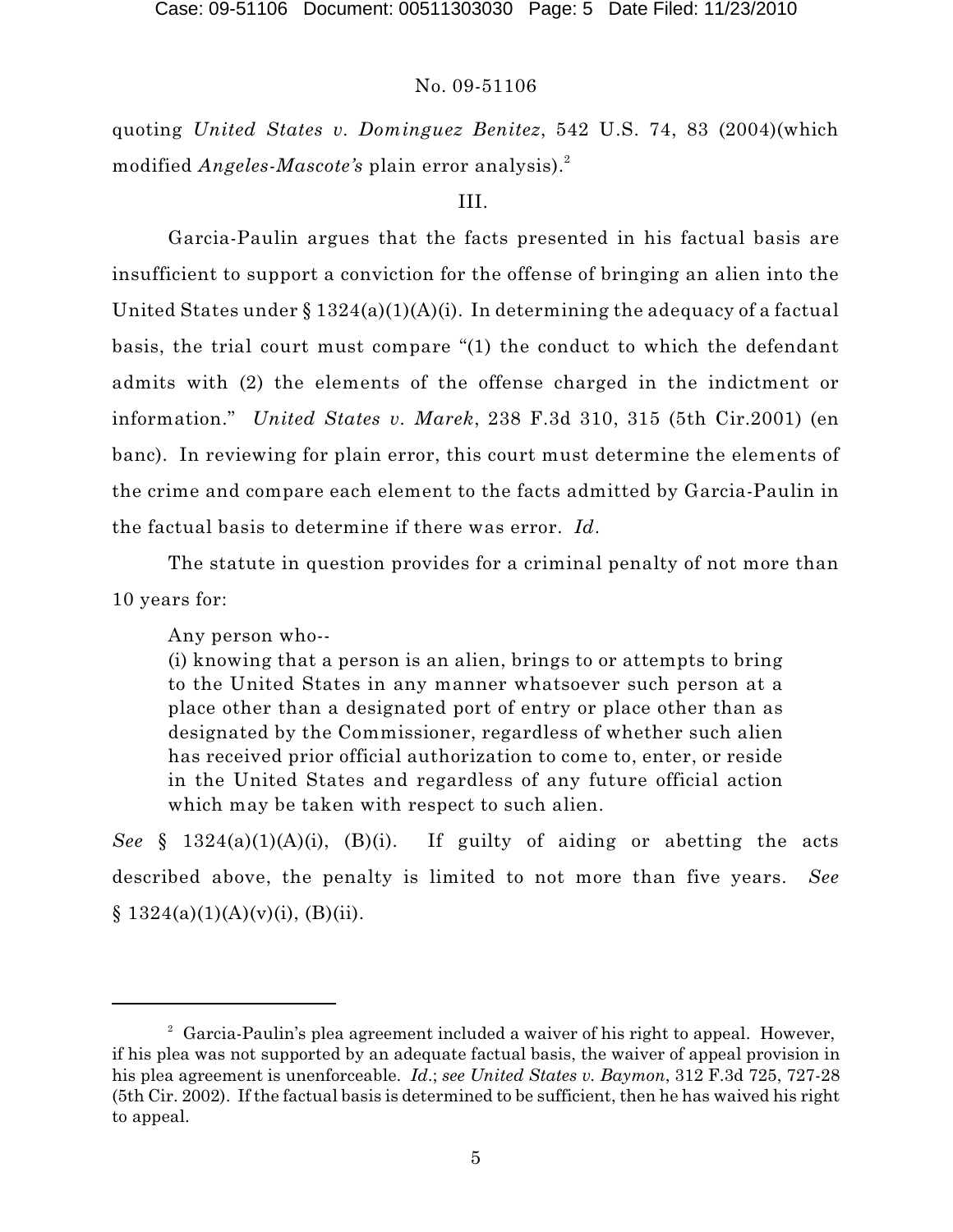The key question in this analysis is whether the defendant "[brought] or attempted to bring in any manner whatsoever" an alien into the United States. In addressing this question, the structure of § 1324 is instructive. Subsection  $(a)(1)(A)(i)$  makes it a crime to bring or attempt to bring an alien into the United States. Subsection  $(a)(1)(A)(ii)$  makes it a crime to transport or attempt to transport an alien within the United States. Subsection (a)(1)(A)(iii) makes it a crime to conceal or harbor an illegal alien and subsection (a)(1)(A)(iv) makes it a crime to encourage or induce an alien "to come to, enter, or reside in the United States."

We have found no case where a defendant has been convicted under clause (i) of this statute for "bringing" an alien into the United States except where the defendant accompanied or arranged to have the alien accompanied (as in a smuggling operation) across the border into the United States. For example, in *United States v. Washington*, 471 F.2d 402, 404-05 (5th Cir. 1973), this Court pointed to several actions by Washington which supported its conclusion that the defendant's conduct constituted "bringing":

Here Washington took money from each alien, gave each of them false identification, instructed each of them on how to use the identification to clear immigration officials, decided on the means of transportation to be used in reaching the United States, purchased airline tickets to the United States for each of them, personally handled the presentation to the airline of at least one alien's ticket, accompanied them to the United States, and waited for them at the airport until one of them was detained for failing to pass an initial inspection.

*Id.* at 405. The court also noted a distinction between "bringing" and persuading or aiding an alien to take himself to the border and cited *McFarland v. United States*, 19 F.2d 805 (6th Cir. 1927) with approval for the idea that "bringing" requires "active conduct on the part of the defendant."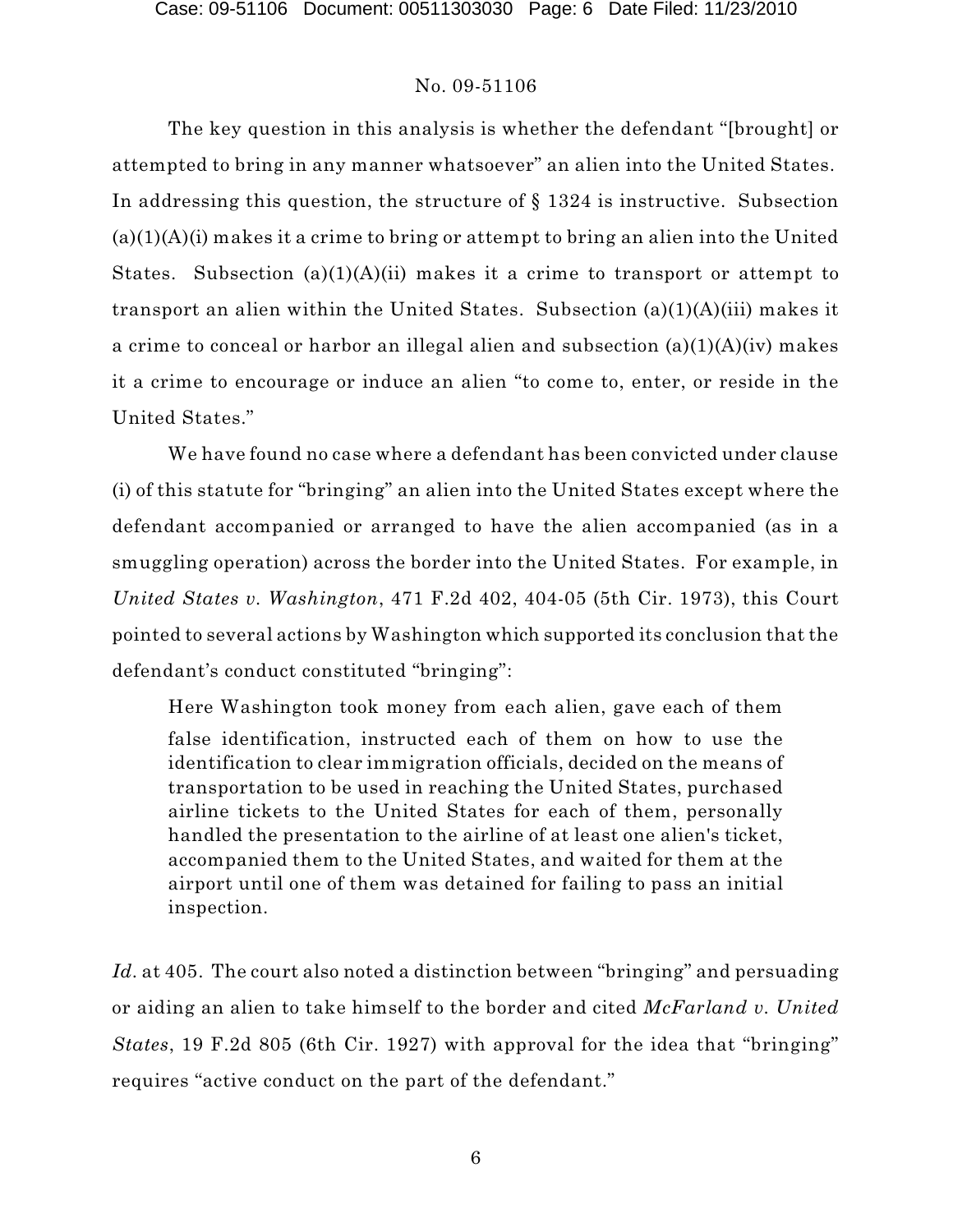The above cases are consistent with a holding by the D.C. District Court that

The cases applying § 1324 support the conclusion that "encouraging or inducing" is the correct charge to bring against those who help others travel to or enter the United States illegally, while "bringing to"correctly charges persons who not only help, but also accompany aliens, or lead them, or meet them at the border.

*United States v. Assadi*, 223 F.Supp.2d 208, 210 (D.D.C. 2002). In *Assadi*, the defendant obtained false passports for the aliens, bought airline tickets for them, procured boarding passes and took them to the airport. He instructed the aliens to destroy their travel documents once airborne and to ask for asylum when they arrived in the U.S. Because the defendant did not travel with the aliens on the flight, his acts amounted to encouraging the aliens to enter the U.S. illegally, but not bringing them to the U.S. See also *U.S. v. Yoshida*, 303 F.3d 1145 (9th Cir. 2002)(Defendant guided aliens to aircraft heading to the U.S., led them to the gate, assisted them in boarding, escorted them on the plane and accompanied them on the flight. This was sufficient to prove "bringing."); *United States v. Aguilar*, 883 F.2d 662, 684 (9th Cir. 1989)(Giving false papers to alien, coaching her to lie to immigration officials and escorting her supported a finding of "bringing"); *United States v. Wishart*, 582 F.2d 236, 239-41 (2d Cir. 1978)(Affirming conviction under § 1324(a)(1) for bringing based on defendant's action in giving alien false papers to enable his entry and driving alien across the border.) A conviction under this statute has also been upheld where the defendant did not travel with the aliens across the border but met them on the United States side within a few yards after they walked across the border. *United States v. Aslam*, 936 F.2d 751, 754-55 (2d Cir. 1991).

Nothing in the factual basis in this case supports a finding that Garcia-Paulin "brought" the aliens to the United States as that term is uniformly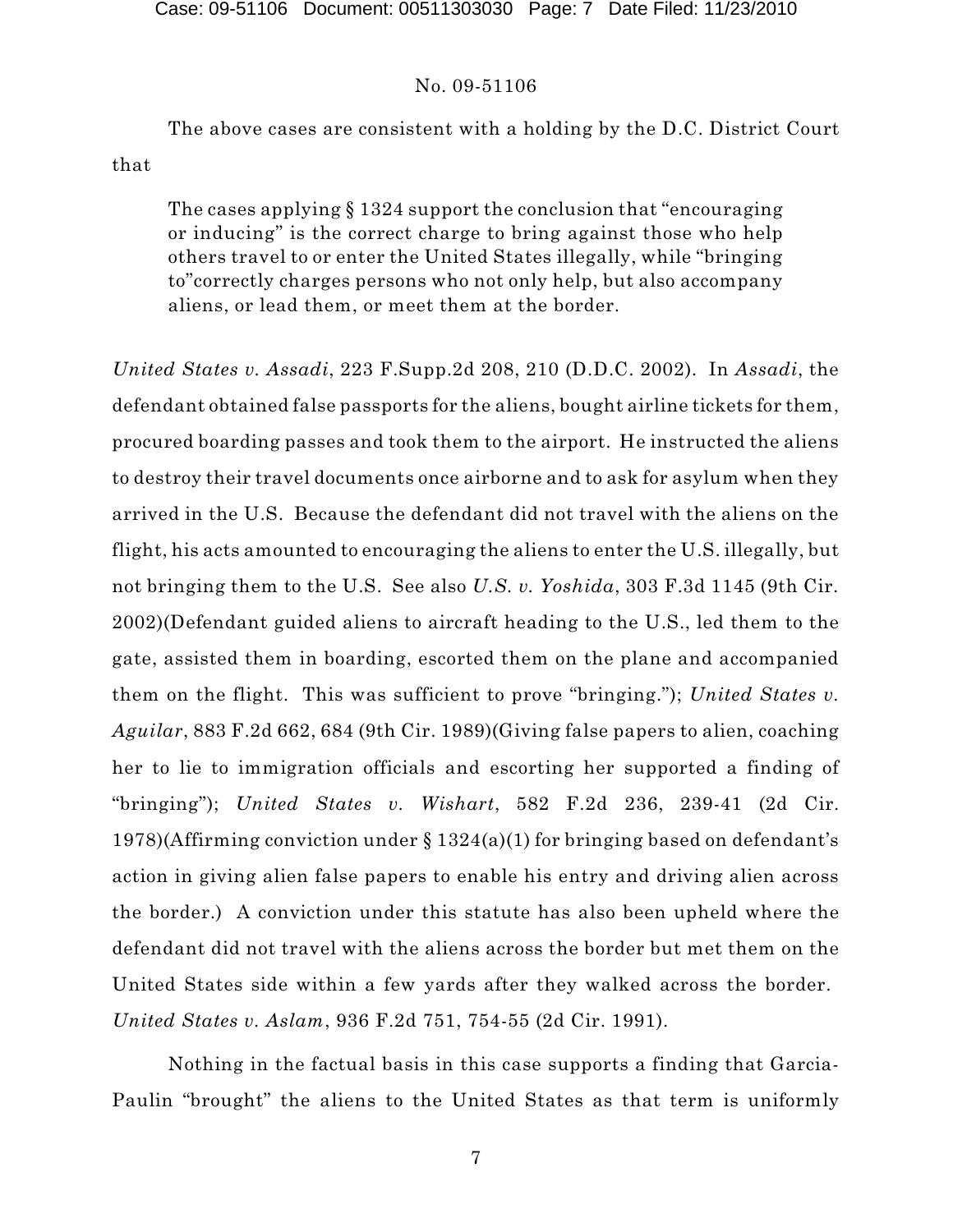understood in the above cases. Supplying a fraudulent passport stamp and advising the alien that the stamp would only allow him to work in the United States after he surreptitiously entered the country does not establish that Garcia-Paulin "brought" the alien to the United States as is required to support a guilty plea under §  $1324(a)(1)(A)(i)$ . Garcia-Paulin had no active role in the alien's entry into the United States and the government included no facts in the factual basis reflecting that he accompanied the alien or directed anyone else to help the alien cross the border.

Nor does the factual basis support an aiding or abetting conviction under the related statute,  $\S 1324(a)$ 

[A]iding and abetting the principal in a "bringing to" offense . . . criminalizes the act of aiding, counseling, inducing or encouraging not the alien but the principal, the person or venture who is illegally bringing the alien to the United States.

*United States v. Singh*, 532 F.3d 1053, 1059 (9th Cir. 2008). An aiding and abetting charge is appropriate when the defendant assists a principal in an operation designed to smuggle aliens into the United States. For example in *United States v. Villanueva*, 408 F.3d 193, 201-02 (5th Cir. 2005), the defendant acted as a guide in a smuggling conspiracy to help the aliens in their effort to enter the United States illegally, which was sufficient to support an aiding and abetting conviction. However, the defendant cannot aid and abet only the alien. *Singh*, 532 F.3d at 1059. No co-conspirators are identified in the indictment or factual basis to establish the existence of a principal whom Garcia-Paulin aided or abetted.

The government argues that the factual basis read in conjunction with the indictment's express reference to  $\S 1324(a)(1)(A)(i)$  provides ample support for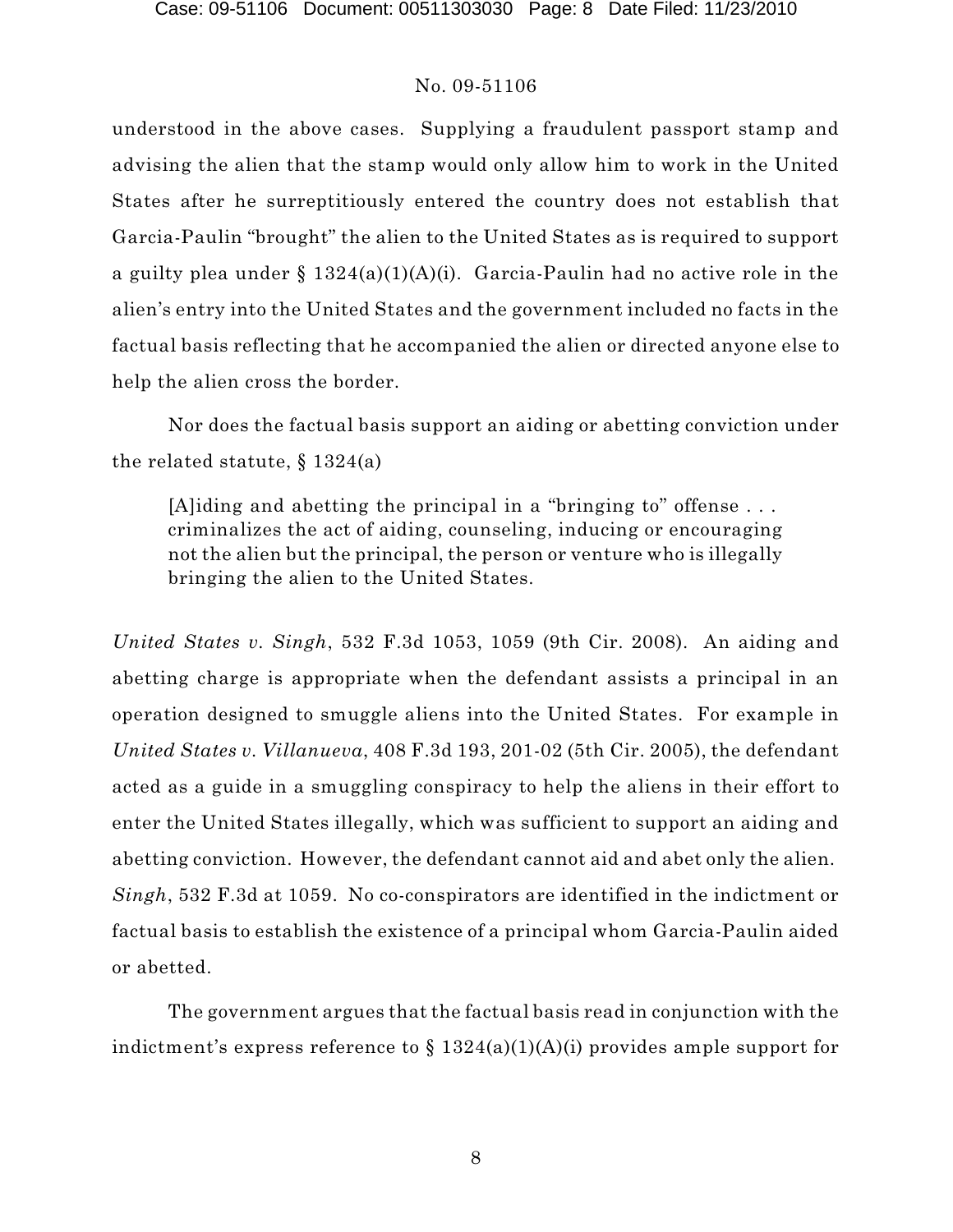the guilty plea. However the indictment does nothing more than track the language of the statute.

If sufficiently specific, an indictment or information can be used as

the sole source of the factual basis for a guilty plea. *United States v. Bachynsky,* 949 F.2d 722, 730 (5th Cir.1991); *United States v. Boatright,* 588 F.2d 471, 475 (5th Cir.1979). The superseding information in this case, however, is not sufficiently specific. While it states that Adams concealed Ramon Martinez's violation of the money laundering statute, the information fails to allege any *facts* which would indicate that Adams took an affirmative step to conceal the crime. *Cf. Boatright,* 588 F.2d at 475 (concluding that an indictment is not adequate to serve as the factual basis for a plea of guilty to a conspiracy charge when the indictment "fails to allege any facts tying [the defendant] to the conspiracy.").

*U.S. v. Adams,* 961 F.2d 505, 509 (5th Cir. 1992). Similarly, the indictment in this case does not include any supporting facts to establish "bringing." The recital of the statutory requirements in the indictment does not correct the deficiency. Even the case relied on by the government establishes this point. In *United States v. Anaya*, 509 F. Supp. 289, 297 (S.D. Fla. 1980)(en banc), the court stated that "subsection (a)(1) was directed towards those who are directly involved in the physical ingress and subsection (a)(4) toward those who otherwise act as accessories." The concurring opinion notes that "[b]y adding the offense of 'encouraging or inducing' illegal entry . . . Congress completed its statutory scheme by legislating against those whose conduct is not so active as to fall within the prohibitions of" bringing an alien into the United States. *Id.* at 301.

# IV.

Accordingly, we conclude that the government provided an insufficient factual basis to support Garcia-Paulin's conviction as plainly required by Federal Rule of Criminal Procedure 11(b)(3). The error was therefore clear or obvious.